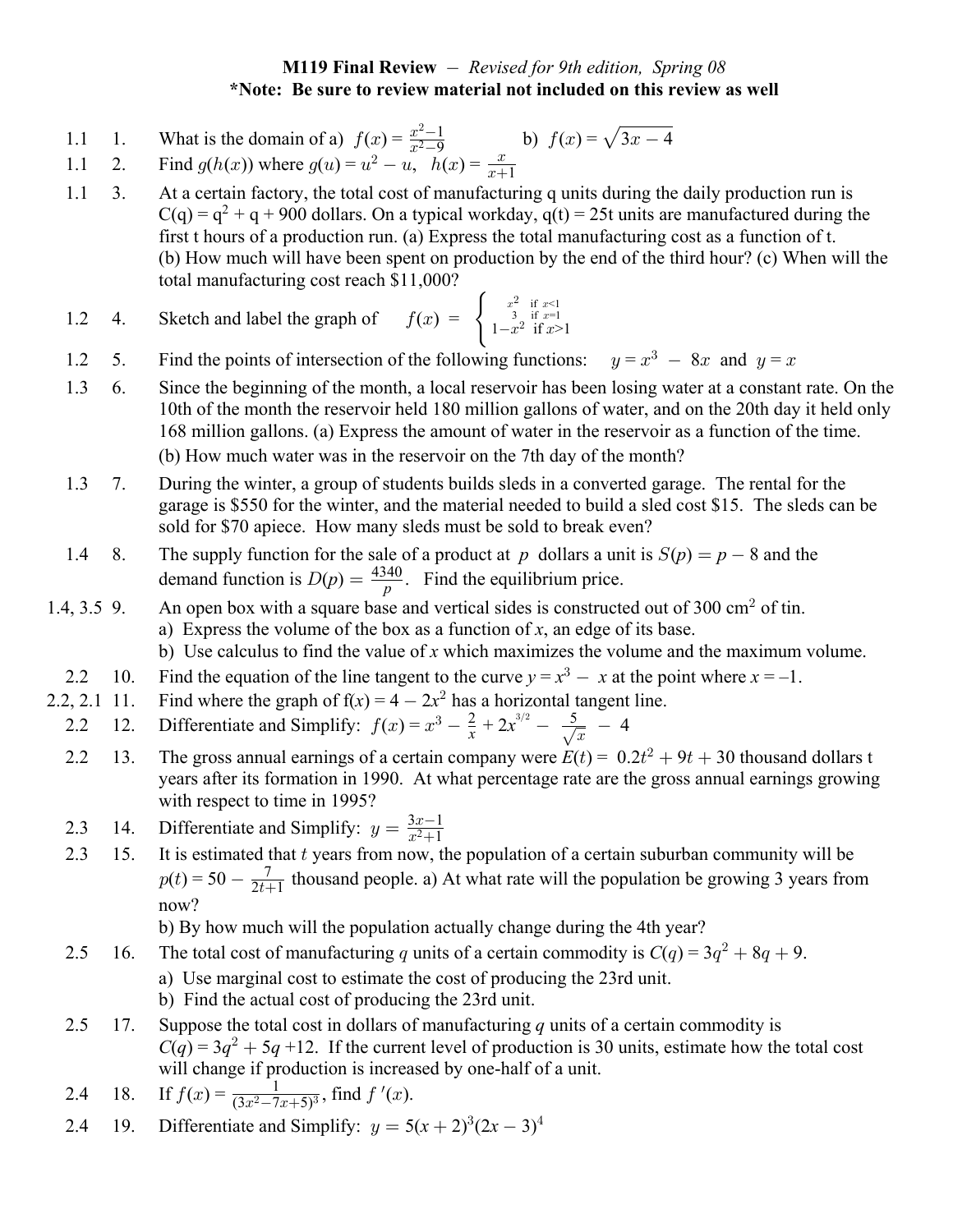- 2.4 20. The cost C of producing q units of a product is given by  $C(q) = 4000 + 10q + 0.1q^2$ . If the number of units as a function of the price per unit p is given by the equation  $q(p) = 800 - 2.5 p$ , find the rate of change of cost with respect to price per unit when  $p = 80$ .
- 2.3 21. Find the second derivative,  $f''(x)$  of the given function:  $f(x) = \frac{3}{x} + \sqrt{x} 5x^4 + 8x 2$
- 3.1 22. Use calculus to find the intervals of increase and decrease of the function  $f(x) = x^4 2x^3$
- 3.1 23. Let  $f(x) = 2x^3 3x^2 12x + 13$ . Find all first order critical points of f.
- 3.2 24. Determine where the graph of  $f(x) = x^3 3x^2 9x + 1$  is concave up and concave down and give the coordinates of all inflection points.
- 3.2 25. Find the absolute maximum and minimum of the function  $f(x) = 2x^3 7x^2 + 8x + 2$  on the interval  $0 \leq x \leq 3$ .
- 3.4 26. An efficiency study of the morning shift at a certain factory indicates that an average worker who arrives on the job at 8:00 am will have produced  $Q(t) = -t^3 + 6t^2 + 18t$  units t hours later.
	- a) Compute the worker's rate of production at 9:00 a.m.
	- b) At what rate is the worker's rate of production changing with respect to time at 9:00 am?
	- c) At what time during the morning is the worker performing most efficiently?
	- d) At what time during the morning is the worker performing least efficiently?
- 3.4 27. The cost of producing a certain commodity is  $C(x) = \frac{1}{8}x^2 + 3x + 98$  dollars when x units are  $\overline{c}$ produced. If the price of the commodity is  $p(x) = \frac{1}{2}(75 - x)$  dollars per unit, use calculus to 3 determine the level of production that maximizes profit.
- 3.5 28. The owner of an apple orchard estimates that if 24 trees are planted per acre, each mature tree will yield 600 apples a year. For each additional tree planted per acre the number of apples produced by each tree decreases by 12 a year. How many trees should be planted per acre to obtain the most apples per year?
- 4.1 29. If \$3000 is invested at 10% compounded continuously, what is the balance after 9 years?
- 4.2 30. Suppose the number of bacteria grows from 7000 to 10,000 in the first 15 minutes of an experiment. Assuming that the number of bacteria grows exponentially, how many bacteria will be present after 1 hour?
- 4.2 31. Solve for x: a)  $\ln x = 3(\ln 2 \ln 7)$  b)  $2 + 3 \ln x = 15$  c)  $5 = 7 3e^{-2x}$
- 4.2 32. How long is it going to take for a certain amount of money to double if it is invested at 15% compounded continuously.
- 4.3 33. Find  $f'(x)$  if: a)  $f(x) = 2 e^x$  b)  $f(x) = 5 \ln x$

4.3 34. Find 
$$
f'(x)
$$
 if:   
\na)  $f(x) = 20 - 5e^{-0.03x}$   
\nb)  $f(x) = \ln(x^2 + 4x - 3)$   
\nc)  $f(x) = \frac{\ln x^5}{x}$   
\nd)  $f(x) = x^2 e^{3x}$ 

- 4.4 35. Find intervals of increase and decrease, study concavity, and sketch and label the graph of:  $f(x) = 3 - 5e^{-x}$
- 4.4 36. Records indicate that t weeks after the outbreak of a disease, approximately  $Q(t) = \frac{70}{3 + 52e^{-1.3t}}$ thousand people have been infected. At what rate was the disease spreading at the end of the third week?
- 5.1 37. Find the indicated integral:

a) 
$$
\int \left( \frac{1}{x^4} + x^{5/6} + x^2 - e^x - \frac{1}{x} + 7 + \sqrt{x} \right) dx
$$
 b)  $\int \frac{(3x+1)}{x^2} dx$ 

- 5.3 38. Evaluate the definite integral:  $\int_0^1 (x^3 3x^2 + 5) dx$
- 5.3 39. Evaluate the definite integral:  $\int_{-1}^{3} (9x^2 30x + 25) dx$
- 5.4 40. Find the area of the region bounded by the curves  $y = 1 + 4x x^2$  and  $y = 1 + x^2$
- 5.4 41. Find the area of the region bounded by the line  $y = x$  and the curve  $y = x<sup>3</sup>$ . (Sketch the graph of the area)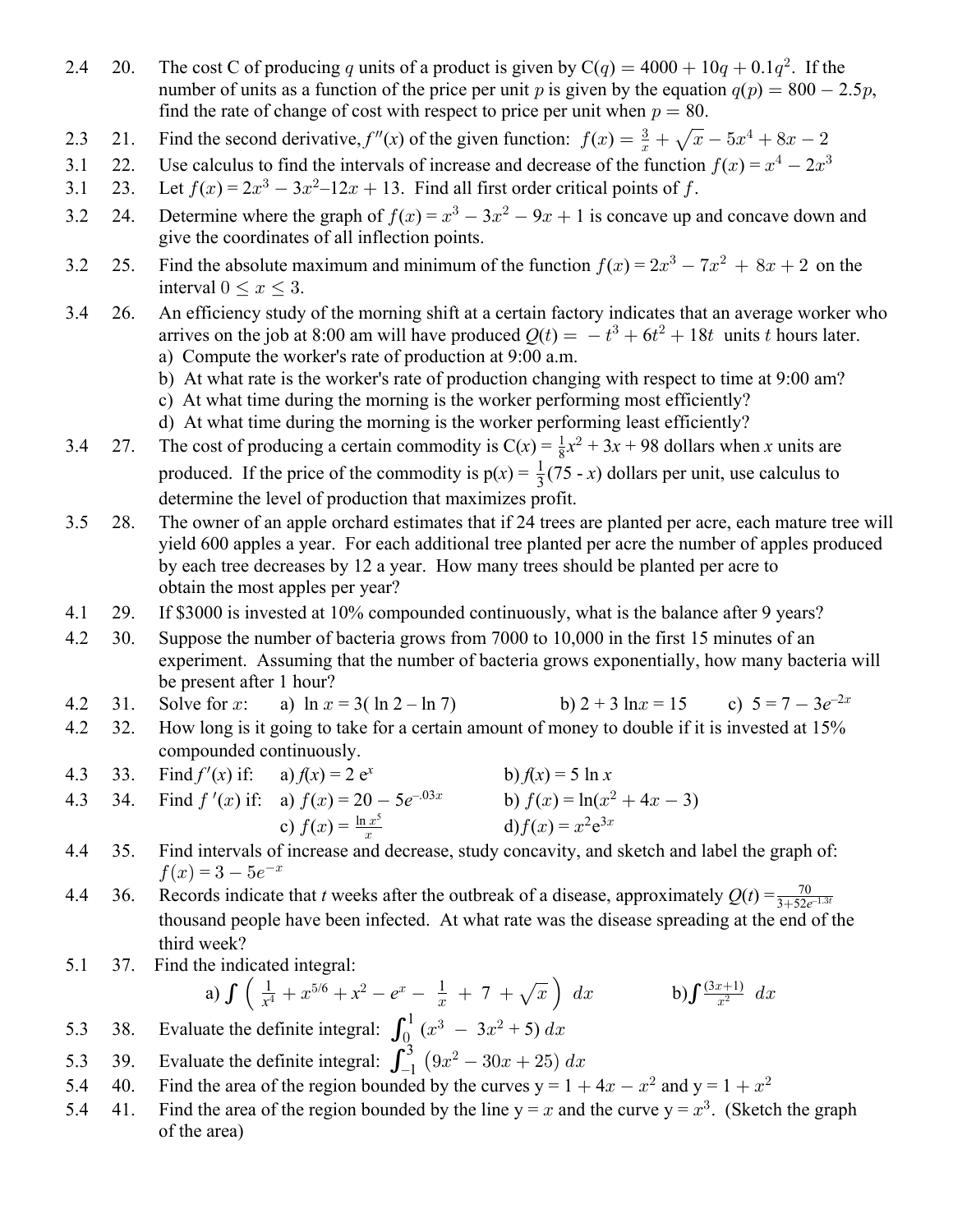## $M119 - FINAL REVIEW - ANSWERS:$

1) a) 
$$
x \neq -3, 3
$$
 b)  $x \geq \frac{4}{3}$ 

2) 
$$
g(h(x)) = \frac{x^2}{(x+1)^2} - \frac{x}{x+1} = \frac{-x}{(x+1)^2}
$$

3)  $C[q(t)] = 625t^2 + 25t + 900$ , (b)  $C(3) = $6600$ , (c) after 4 hours